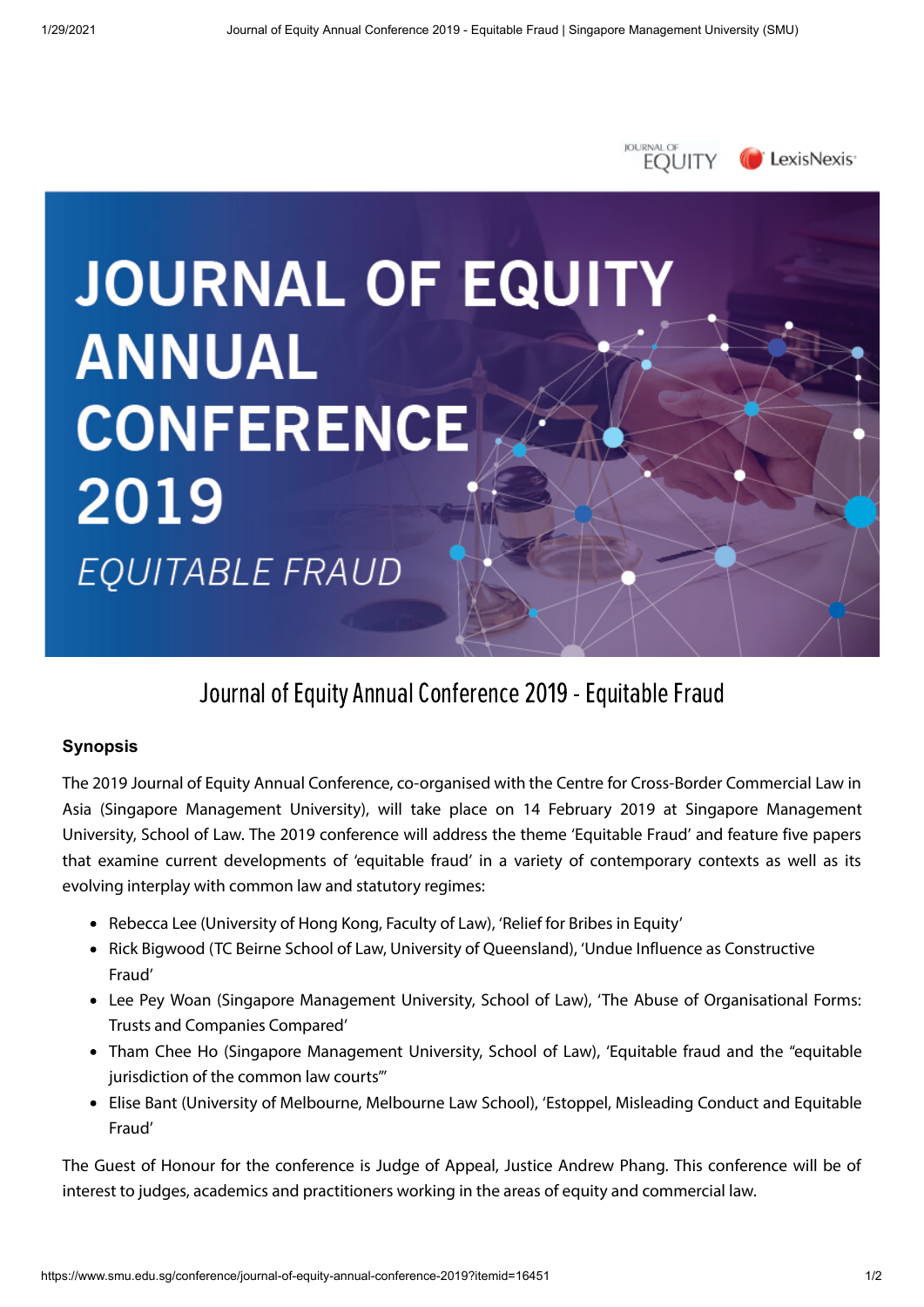### **Fee**

S\$200 inclusive of GST (includes lunch and coffee breaks)

### **Date**

14 February 2019 (Thursday)

**Time**

9.00am to 4.20pm (Registration starts at 8.30am)

**Venue**

Singapore Management University School of Law Room B1.09, Level B1

**Public CPD Points**: 5

**Practice Area**: Corporate / Commercial

**Training Category**: Advanced

**Please click [here](https://www.regonline.com/SMU_CEBCLA_20190214) to register.**

### **Accredited CPD Activity**

Participants who wish to obtain CPD Points are reminded that they must comply strictly with the Attendance Policy set out in the CPD Guidelines. For this activity, this includes signing in on arrival and signing out at the conclusion of the activity in the manner required by the organiser, and not being absent from the entire activity for more than 15 minutes. Participants who do not comply with the Attendance Policy will not be able to obtain CPD Points for attending the activity. Please refer to [http://www.sileCPDcentre.sg](http://www.silecpdcentre.sg/) for more information.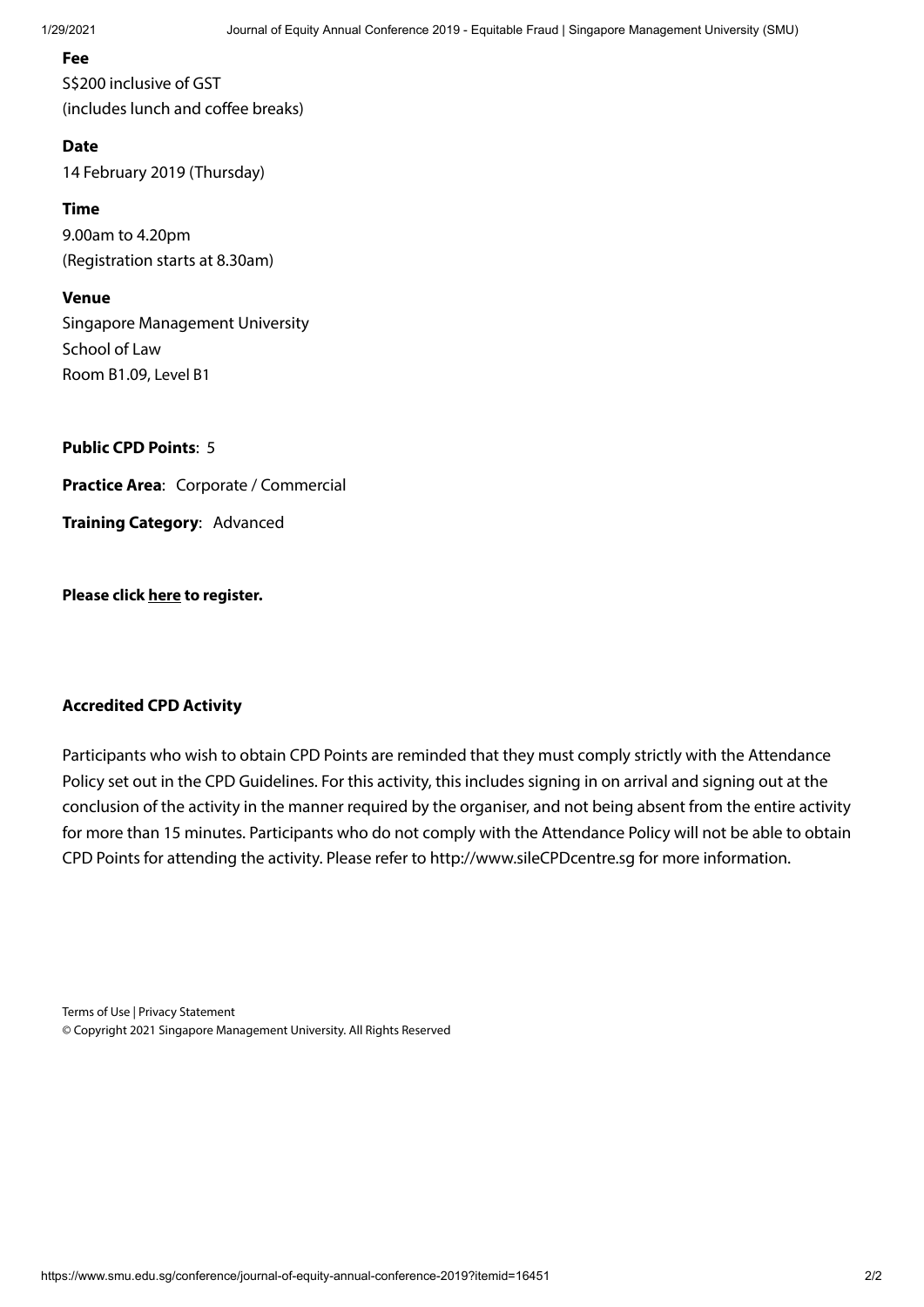

## Conference Conveners



**Professor Simone Degeling**  University of New South Wales Law School Editor, Journal of Equity

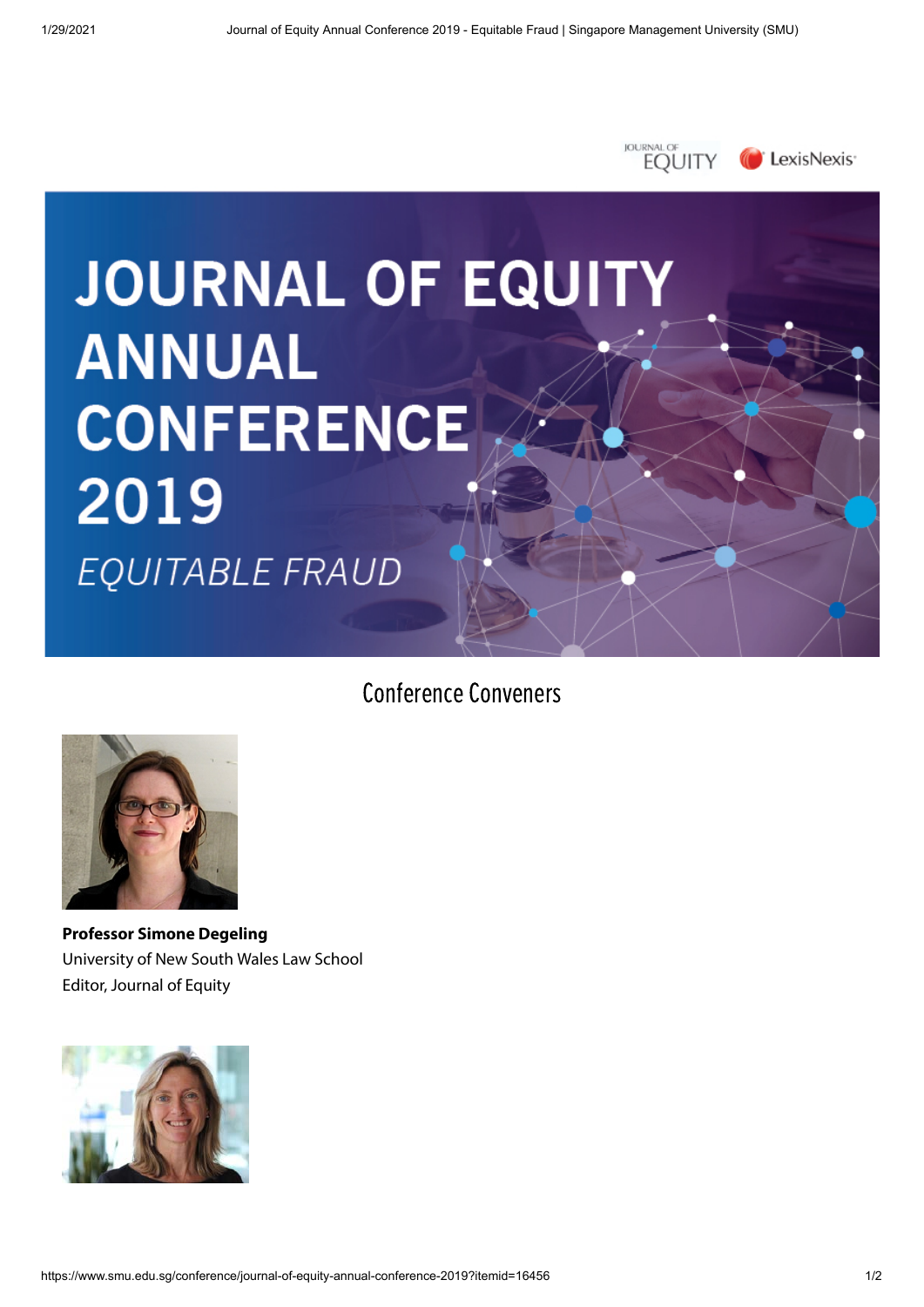## **Professor Elise Bant**

University of Melbourne, Melbourne Law School Editor, Journal of Equity



**Professor Matthew Harding** University of Melbourne, Melbourne Law School Editor, Journal of Equity



**Associate Professor Yip Man** Singapore Management University, School of Law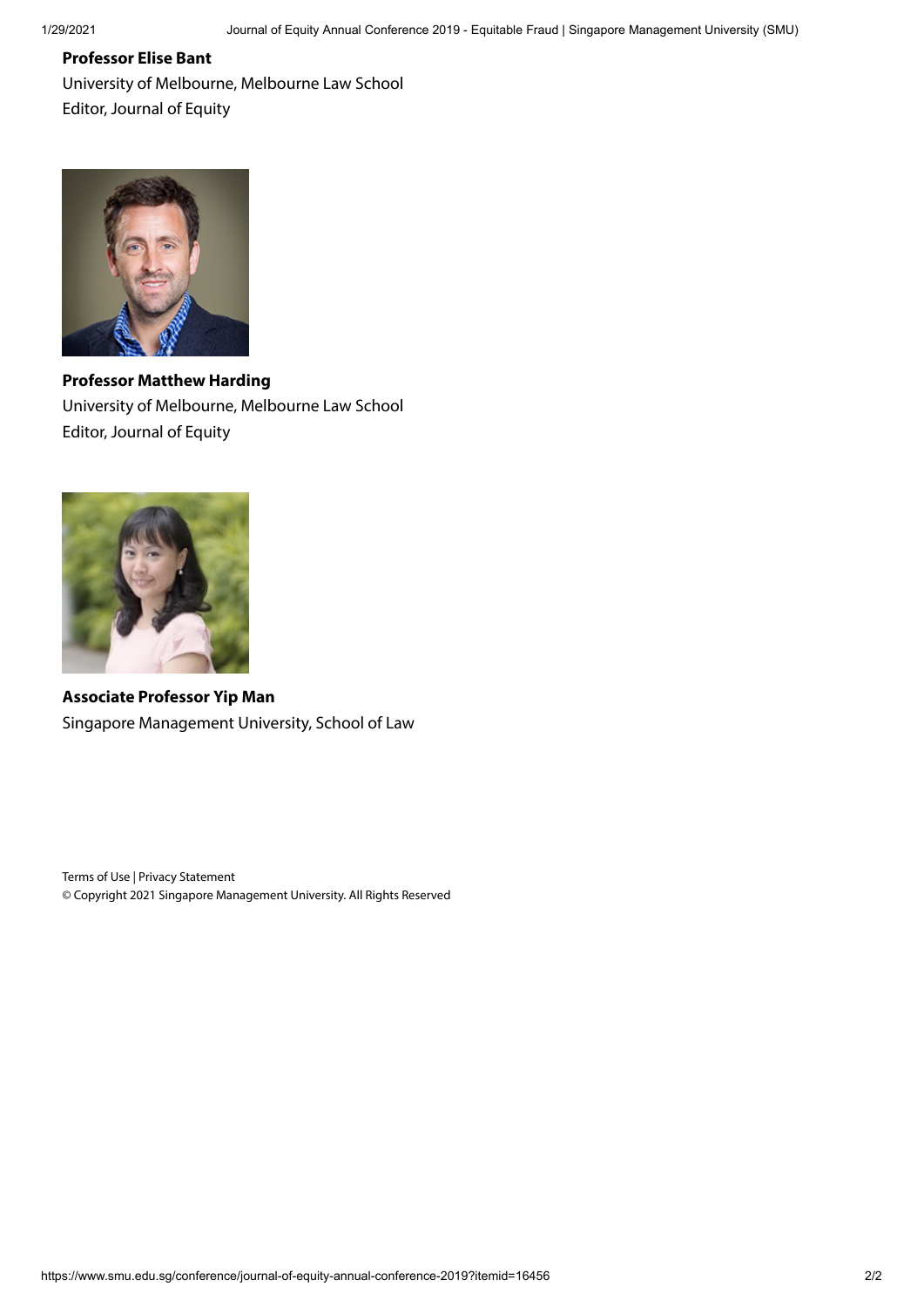

## Programme

8.30am - 9.00am Arrival and registration

9.00am - 9.20am **Welcome Address** by Guest of Honour, Judge of Appeal, Justice Andrew Phang

9.20am - 10.20am **Relief for Bribes in Equity** by Associate Professor Rebecca Lee (University of Hong Kong, Faculty of Law)

10.20am - 10.40am Morning Break

10.40am - 11.40am **Undue Influence as Constructive Fund** by Professor Rick Bigwood (TC Beirne School of Law, University of Queensland)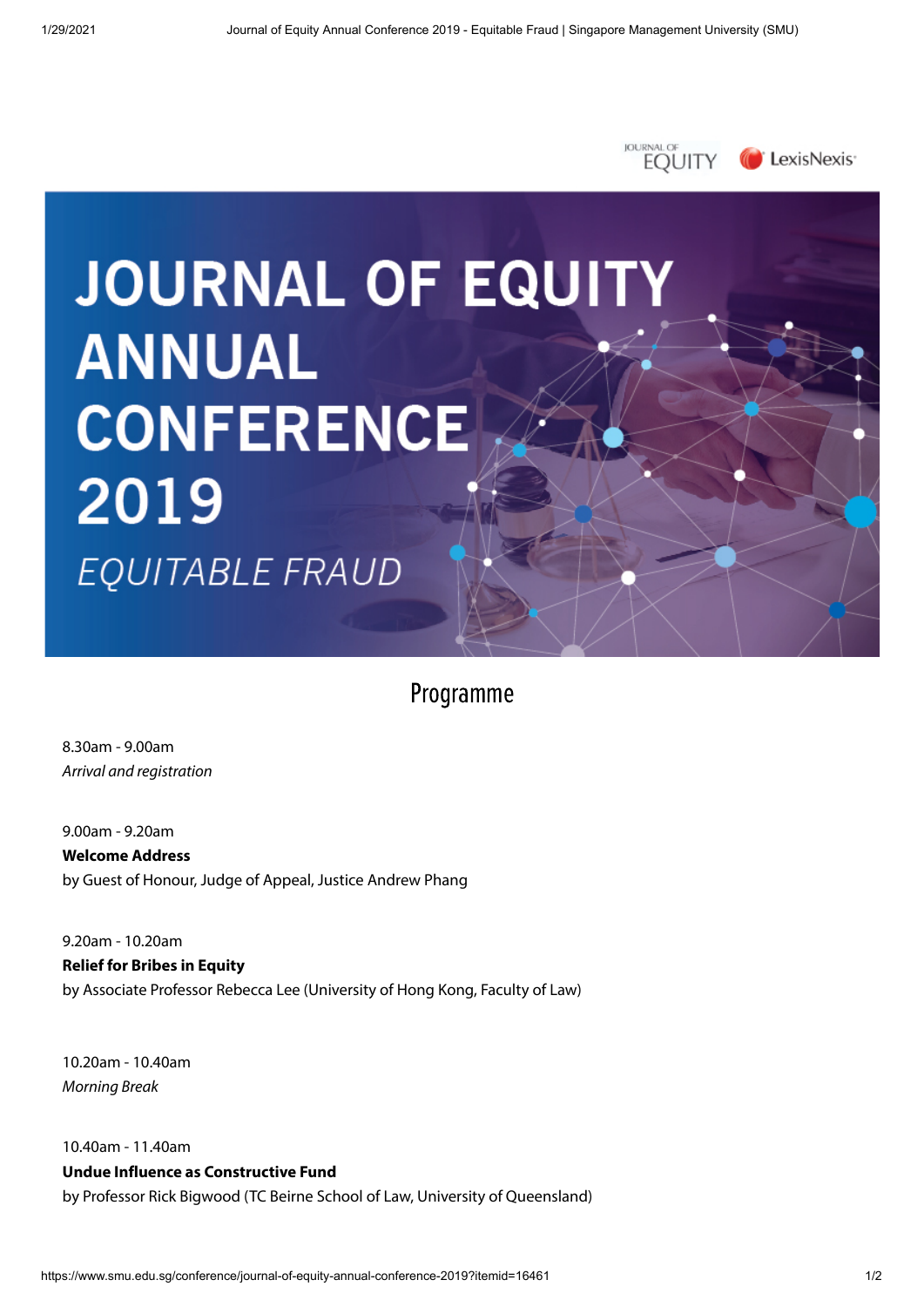11.40am - 11.50am Stretch Break

## 11.50am - 12.50pm **The Abuse of Organisational Forms**

by Associate Professor Lee Pey Woan (Singapore Management University, School of Law)

12.50pm - 1.50pm Lunch

1.50pm - 2.50pm

### **Equitable Fraud and the 'Equitable Jurisdiction of the Common Law Courts'**

by Professor Tham Chee Ho (Singapore Management University, School of Law)

2.50pm - 3.10pm Afternoon break

3.10pm - 4.10pm **Estoppel, Misleading Conduct and Equitable Fraud** by Professor Elise Bant (Univesity of Melbourne, Melbourne Law School)

4.10pm - 4.20pm **Closing Remarks** by Professor Simone Degeling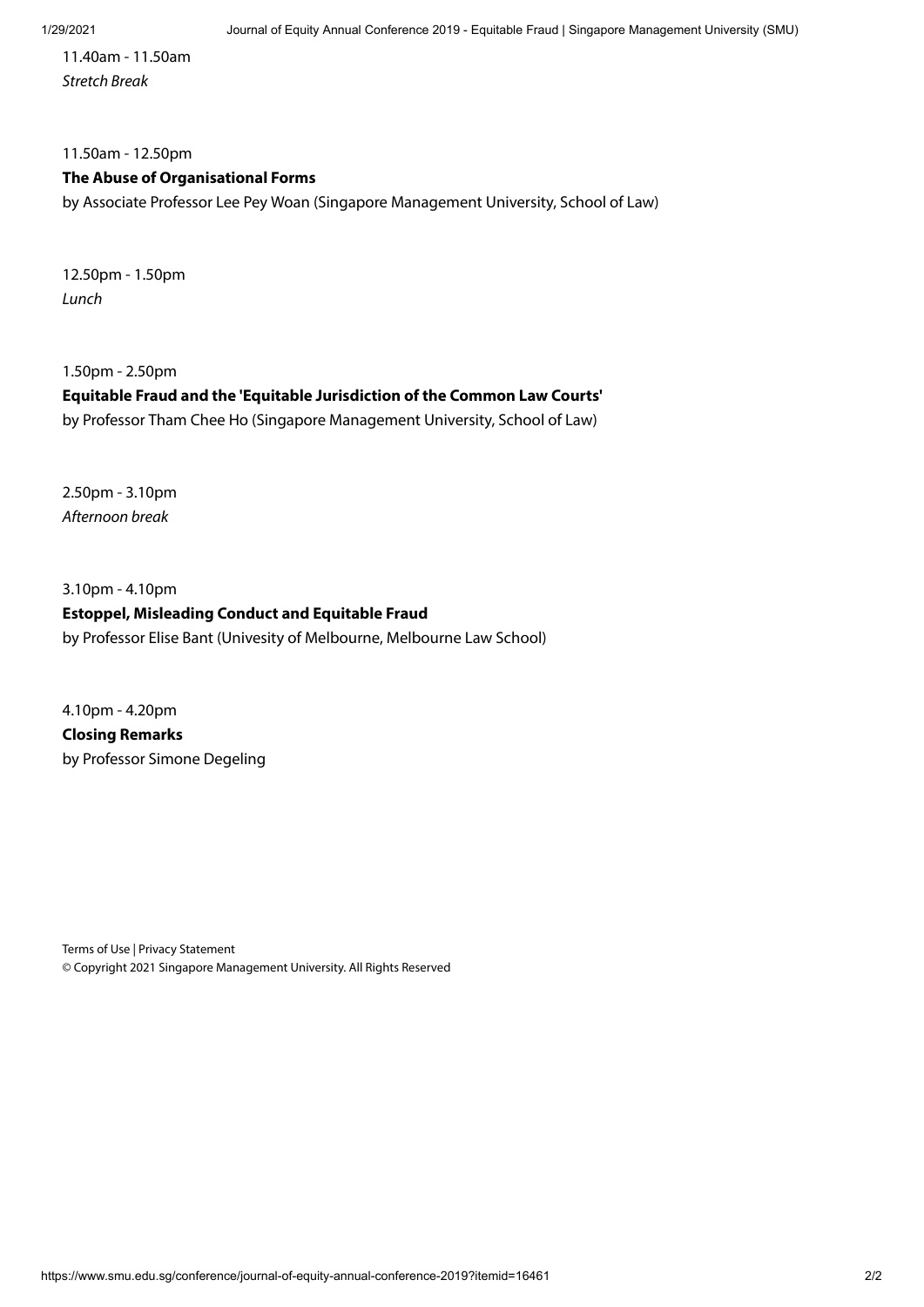

Speakers



## **Guest of Honour Judge of Appeal, Justice Andrew Phang (Supreme Court)**

Dr Andrew Phang was appointed Judge of Appeal on 28 February 2006. He was appointed Vice-President of the Court of Appeal by Chief Justice in 2018.

Born in Singapore, he received his Bachelor of Laws from the National University of Singapore (NUS) in 1982. He pursued his postgraduate studies at Harvard University, where he was conferred his Master of Laws and Doctor of Juridical Science degrees in 1984 and 1988, respectively. In 1990, he was admitted as an advocate and solicitor in Singapore.

He taught at the NUS Law Faculty from 1982 to 2000. In 2000, he was appointed Professor of Law at the Singapore Management University (SMU), and a year later, became Chair of the Department of Law at SMU's Business School. He was appointed Senior Counsel in 2004.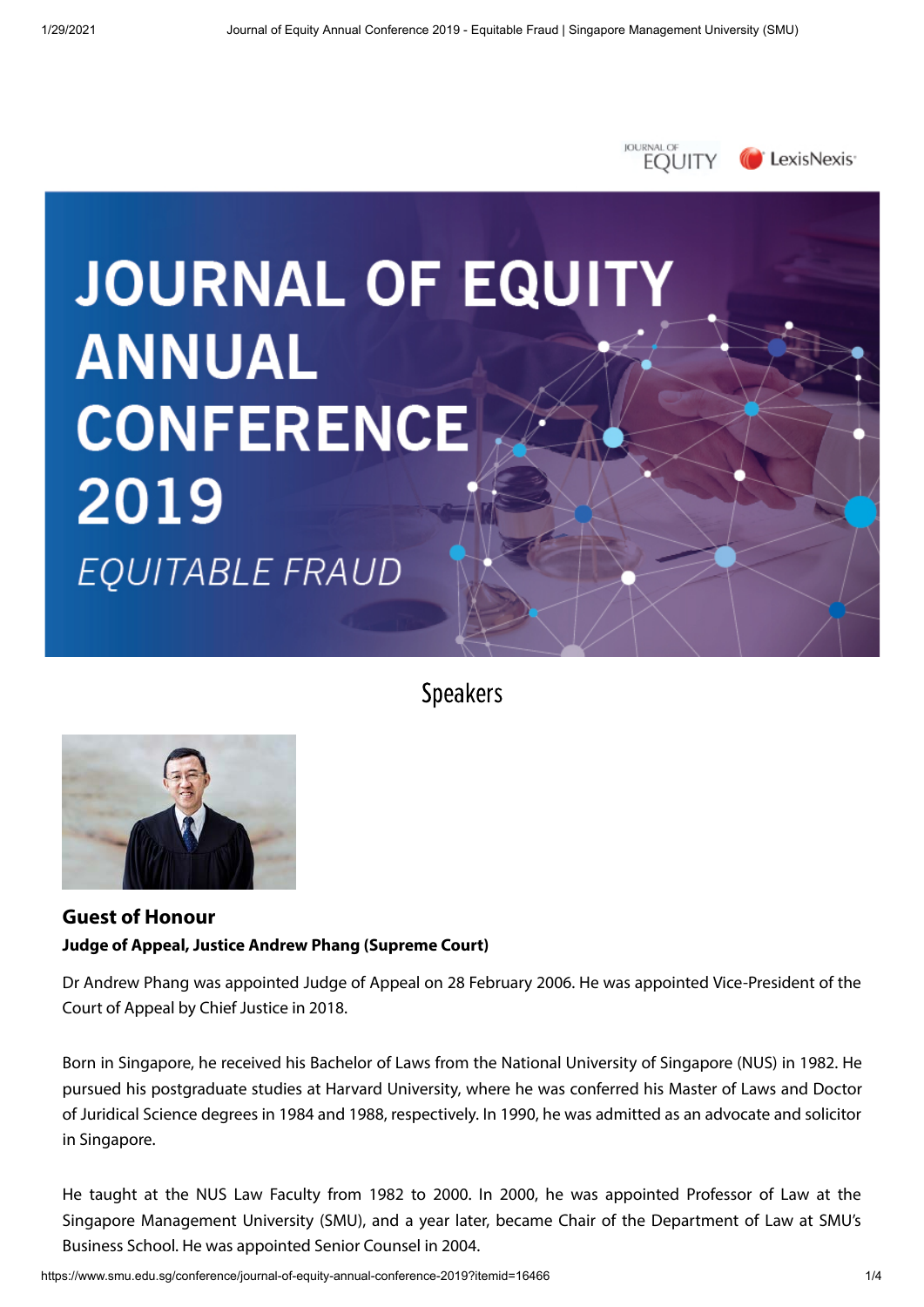Dr Phang was appointed Judicial Commissioner of the Supreme Court on 3 January 2005 and elevated to a Judge on 9 December 2005, before his appointment as Judge of Appeal.

Dr Phang is the Vice-President of the Singapore Academy of Law and co-chairs the Legal Publishing & Knowledge Cluster.

His extensive publications include the local edition of Cheshire, Fifoot and Furmston's Law of Contract and (together with Prof Goh Yihan) Contract Law in Singapore (Wolters Kluwer Law and Business, 2012). He is also General Editor of, as well as a contributor to, The Law of Contract in Singapore (Academy Publishing, 2012).



## **Associate Professor Rebecca Lee (University of Hong Kong, Faculty of Law)**

Rebecca Lee is an Associate Professor at the Faculty of Law of The University of Hong Kong. She received her LLB and BCL from The University of Hong Kong and University of Oxford respectively. She teaches and researches in Equity and Trusts (including comparative trusts and special needs trusts), Contract and Non-profit Law. She has published articles in leading English and American law journals. She is co-editor of Trust Law in Asian Civil Law Jurisdictions: A Comparative Analysis (CUP, 2013) and Special Needs Financial Planning: A Comparative Perspective (CUP, forthcoming 2019).



## **Professor Rick Bigwood (TC Beirne School of Law, University of Queensland)**

Rick Bigwood is a Professor in the TC Beirne School of Law at the University of Queensland, Australia. He publishes mainly in the area of contract law, including co-authoring, with Nick Seddon, the tenth and eleventh editions of Cheshire and Fifoot Law of Contract for LexisNexis in Australia. He teaches both contract law and property law at the University of Queensland.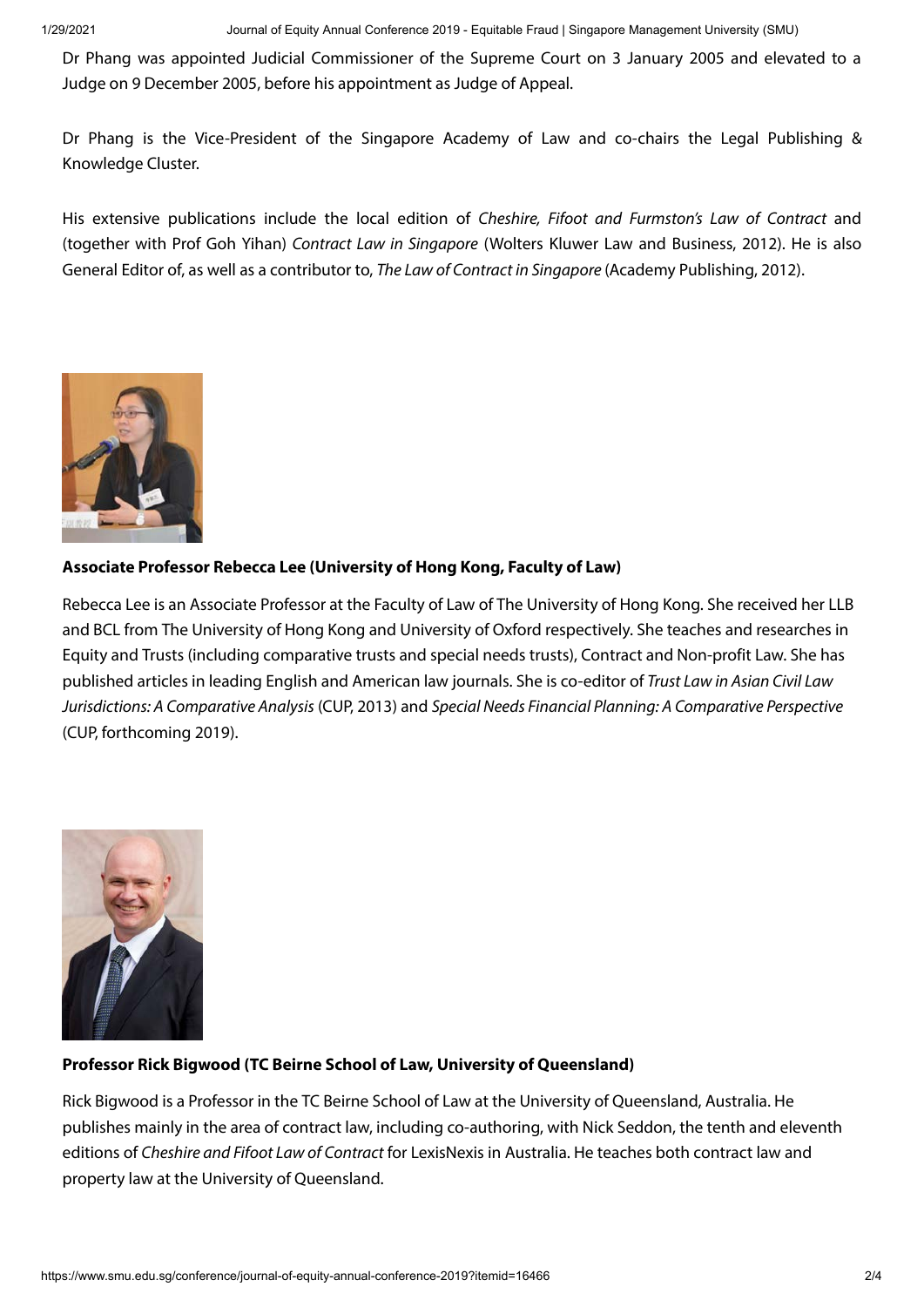

### **Associate Professor Lee Pey Woan (Singapore Management University, School of Law)**

Associate Professor Lee Pey Woan is currently Associate Dean (Undergraduate Teaching and Curriculum) of the School of Law and Academic Director for Faculty Affairs. Pey Woan teaches Corporate Law but her research interests encompass company, private and commercial law. She has published widely in local as well as leading international journals including the Modern Law Review, Oxford Journal of Legal Studies, Law Quarterly Review, Lloyd's Maritime and Commercial Law Quarterly as well as Journal of Business Law. She has also co-authored text books on Contract Law, Tort Law and Company Law. Pey Woan graduated with from King's College London and subsequently obtained the Bachelor of Civil Law from Oxford University.



#### **Professor Tham Chee Ho (Singapore Management University, School of Law)**

Professor Tham Chee Ho received his LL.B. from the National University of Singapore in 1994, and the BCL and D.Phil from Oxford University in 1998, and 2017, respectively. He joined the Singapore Management University (SMU) in 2001. He was Associate Professor of Law at the SMU School of Law from 2007 to 2018, and was the Associate Dean (Research) in the SMU School of Law in 2012 and 2013. He has written on private law topics ranging from contract remedies, to cross-border insolvency, to equitable and statutory assignment.



#### **Professor Elise Bant (University of Melbourne, Melbourne Law School)**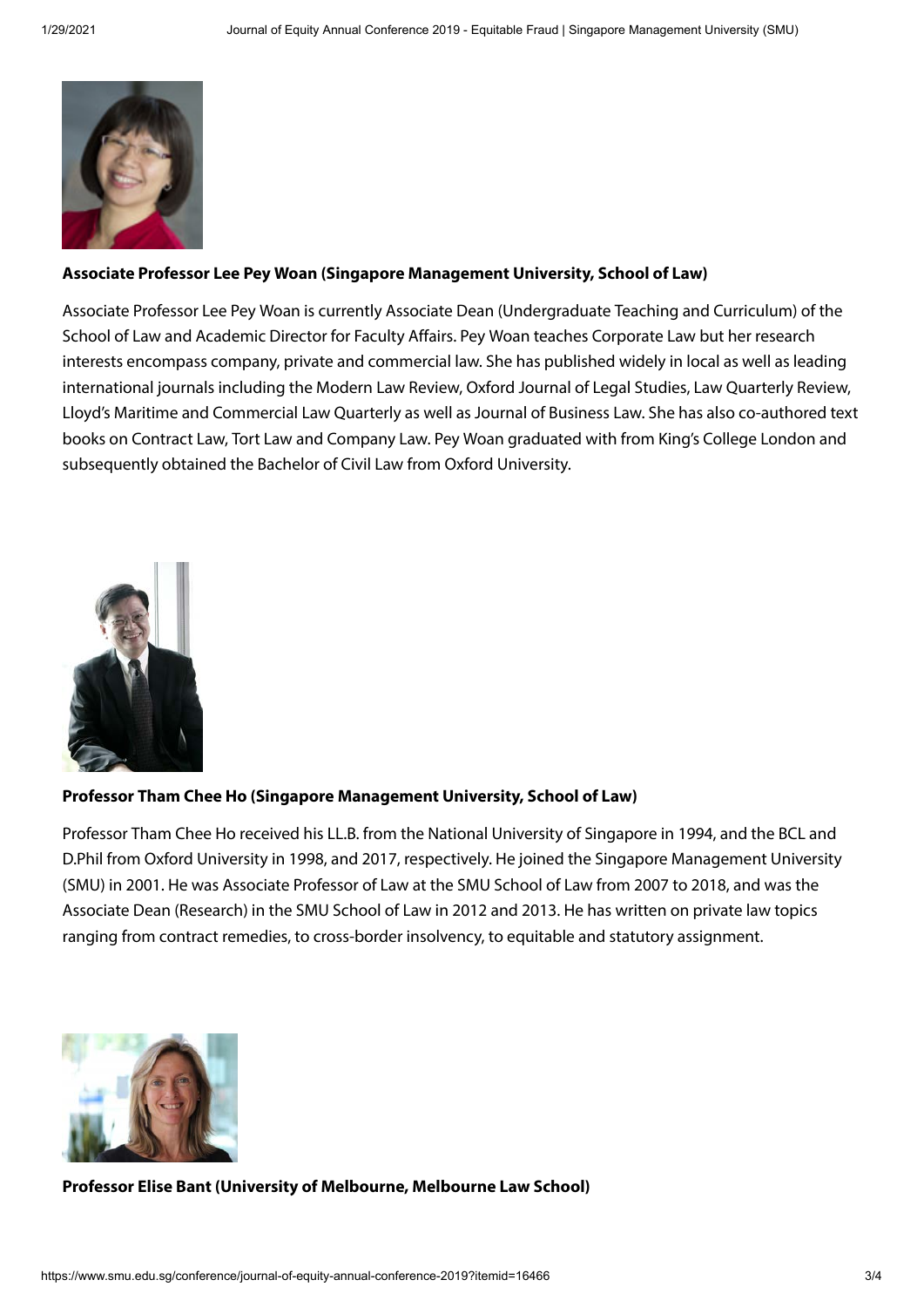Professor Bant joined Melbourne Law School (MLS) in 2008 and is the Co-convenor (with Professor Andrew Robertson) of the Obligations Group. Her main areas of teaching and research interests lie in the fields of unjust enrichment and restitution law, property, civil remedies, contract and consumer law, equity and trusts. She is author of The Change of Position Defence (Hart Publishing, Oxford 2009) and co-author (with Justice James Edelman) of Unjust Enrichment (Hart Publishing, Oxford, 2016), editor of two collections of essays, co-author of a leading Australian casebook on Remedies and has published over 80 articles, chapters and other scholarly works in her specialist fields. Professor Bant is also a general editor of the Journal of Equity with Professor Simone Degeling (UNSW) and Professor Matthew Harding (MLS). She is currently working on Australian Research Council grant research with Professor Jeannie Paterson (MLS), which examines the regulation of misleading conduct at common law, in equity and under statute.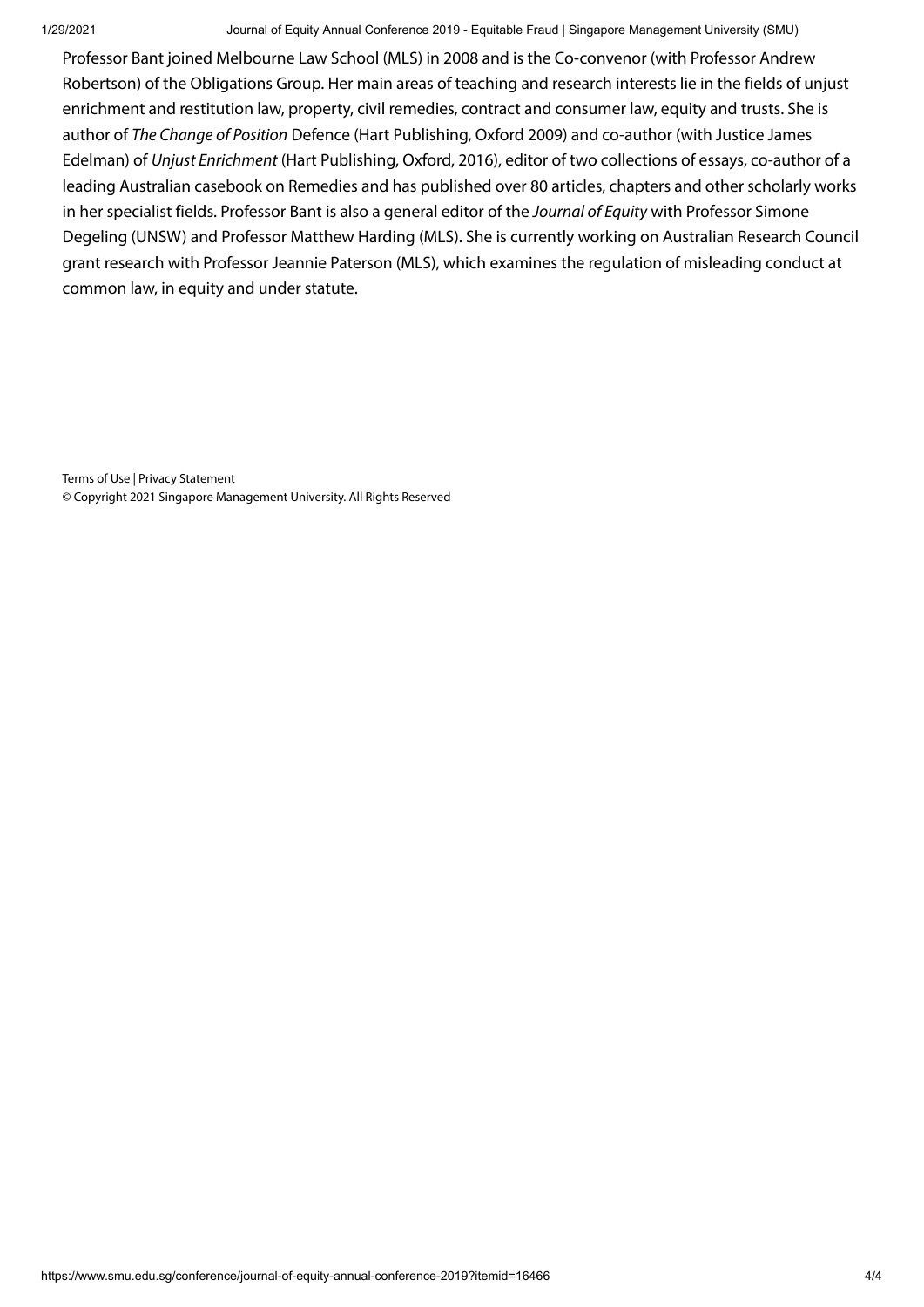

## **Abstracts**

## **Relief for Bribes in Equity**

### **Speaker: Associate Professor Rebecca Lee (University of Hong Kong, Faculty of Law )**

As Lord Templeman remarked in AG of Hong Kong v Reid [1994] 1 AC 324 at 300, 'bribery is an evil practice which threatens the foundations of any civilised society'. After the UK Supreme Court decision in FHR European Ventures LLP v Cedar Capital Partners LLC [2014] UKSC 45, [2015] 1 AC 250, it is now settled, at least in English law, that a fiduciary who receives a bribe in breach of fiduciary duty holds that bribe on constructive trust for his principal. This paper examines the other relief that may be available where a bribe is involved in the fiduciary's breach of fiduciary duty.

First, the briber who profits by dishonestly inducing or assisting a breach of fiduciary duty may be liable as an accessory. The exact measure of relief, however, remains unclear. In particular, judicial opinions differ on the nature of the accessory's liability and the proper causal criterion required to hold him liable. In Novoship (UK) Ltd v Nikitin [2014] EWCA Civ 908, [2015] QB 499, for example, where a bribe was involved, the English Court of Appeal held that an account of profits is available against a dishonest assister even if the principal suffered no loss and the fiduciary made no gains from his breach. It also held that common law rules of causation may apply to limit recovery from certain accessories. This paper reviews how this controversial decision conflicts with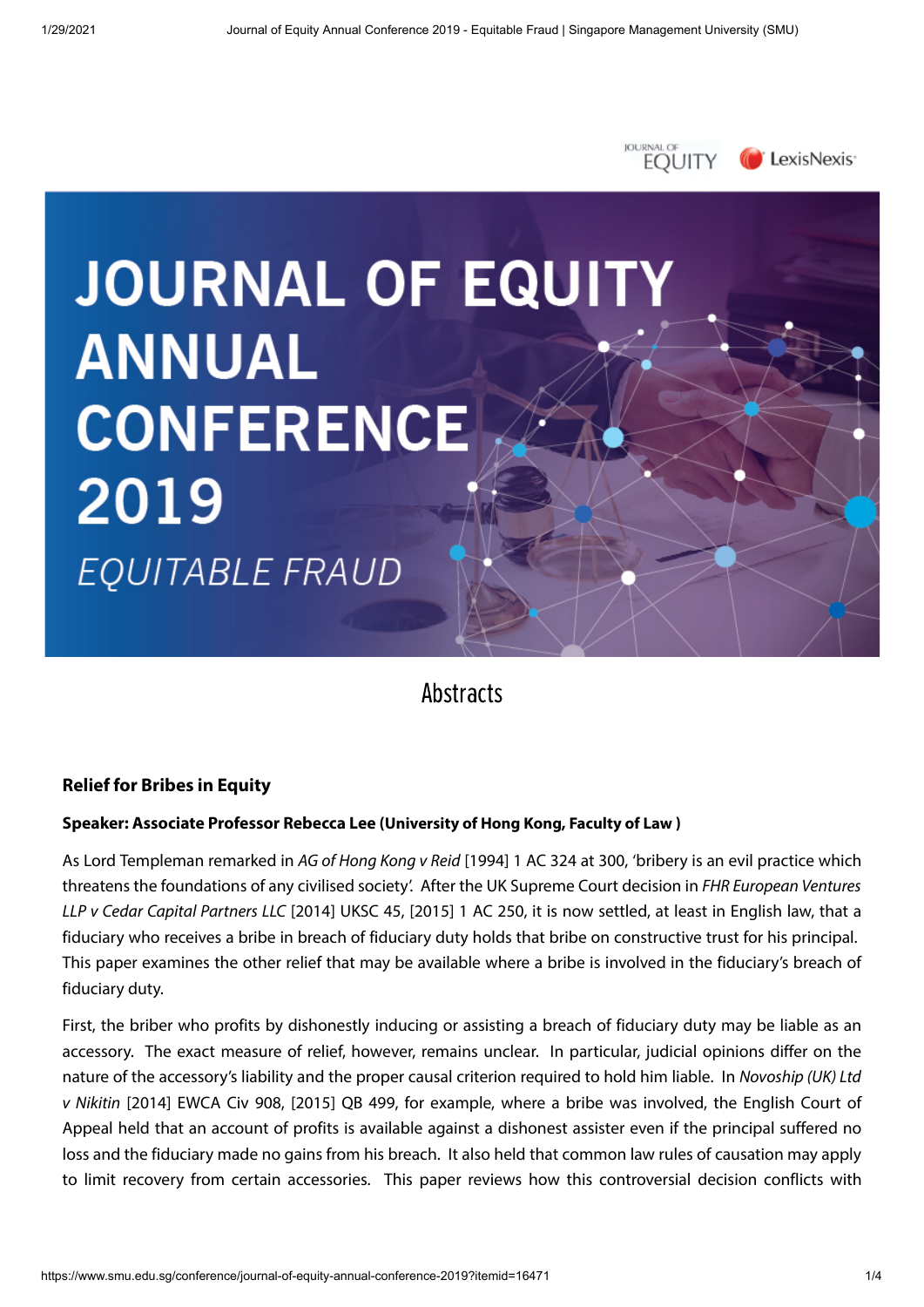subsequent cases such as Akita Holdings Ltd v Attorney General of the Turks and Caicos Islands [2017] UKPC 7, [2017] AC 590 and Ancient Order of Foresters in Victoria Friendly Society Ltd v Lifeplan Australia Friendly Society Ltd [2018] HCA 43 and considers whether the moral indignation expressed by Lord Templeman justifies the relief.

Second, the fiduciary's principal has a right to rescind a transaction between himself and a third party which was completed in connection with a bribe received by the fiduciary, even though the fiduciary is not a party to the resultant transaction, so long as the counterparty to the transaction has knowledge of the conflicted fiduciary's wrongdoing: Logicrose v Southend United Football Club Ltd [1988] 1 WLR 1256 at 1261 per Millett J; Ross River Ltd v Cambridge City Football Club Ltd [2008] 1 All ER 1004 at [205] per Briggs J. Drawing upon Millett J's observation in Logicrose that there is a close parallel between bribery cases and dishonest assistance cases, this paper explores the possibility of analysing bribes involving multi-parties based on the accessory liability framework, particularly in light of recent English cases such as UBS AG (London Branch) v Kommunale Wasserwerke Leipzig GmbH [2017] EWCA Civ 1567, [2017] 2 Lloyd's Rep 621 and Conway v Prince Eze [2018] EWHC 29. It also considers the possible conceptual difficulties of such an analysis and its implication for the nature and scope of the doctrine of dishonest assistance.

## **Undue Influence as Constructive Fraud**

### **Speaker: Professor Rick Bigwood (TC Beirne School of Law, University of Queensland)**

Undue influence has long been branded as a species of 'equitable' or 'constructive' fraud — as comprising a 'breach of the sort of obligation which is enforced by a … Court of conscience'. Specifically, such fraud has been said to involve 'the victimisation of one party by the other', which in turn implies that what occurred inter partes to produce the transaction of which complaint is subsequently made was '"an unconscientious use of the power arising out of the circumstances and conditions" of the … parties'. While some modern courts have distanced themselves from conceptualizing undue influence in terms of 'a vague "public policy"', in favour of an 'actual victimization' approach, five members of the High Court of Australia in Thorne v Kennedy recently asserted that, for undue influence to be established, proof of victimization 'is not always required'. In this paper, I present and assess three curial approaches to the setting aside of inter vivos transactions on the ground of 'undue influence': the 'public-policy approach', the 'actual-victimization approach', and the 'impaired-consent approach'. I argue for a return to the public-policy approach, whereby the 'fraud' involved must be seen as 'constructive' in the fullest possible sense of that term, or else a credible rational rejection of that approach in favour of a properly theorizedactual-victimization approach that absorbs the impaired-consent approach.

### **The Abuse of Organisational Forms: Trusts and Companies Compared**

#### **Speaker: Associate Professor Lee Pey Woan (Singapore Management University, School of Law)**

The express trust and the company are distinct organisational forms widely employed in the commercial context. An important reason for their popularity lies in their ability to facilitate asset partitioning, which allows one to ringfence a pool of assets against one's personal creditors by designating those assets for a specific enterprise or purpose. The ability to segregate assets in this way is generally beneficial and desirable as it incentivises productive activities by facilitating the efficient allocation of risks and reducing monitoring and transaction costs. However, the use of trusts and companies as asset protection devices has raised questions of legitimacy when they are employed principally to shield assets from trade creditors, former spouses and tax commissioners. Such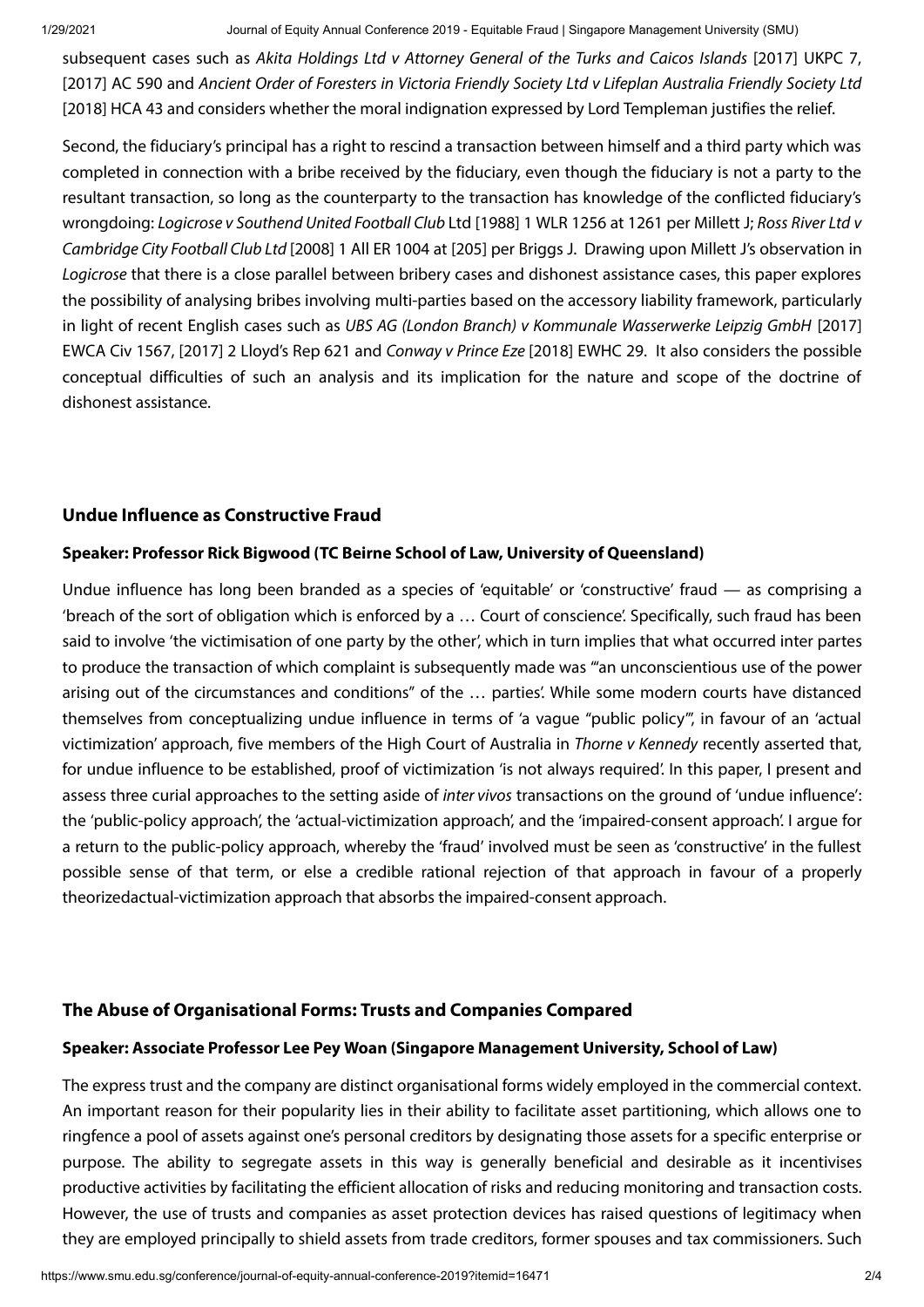abuses may take the form of equitable fraud where those entrusted with power over assets act disloyally or for improper purposes or otherwise act unconscionably, or they may take the form of fraudulent designs in concealing or disguising the true nature of a legal relationship. This paper considers the interaction of the doctrines developed to counteract such abuses of trusts and corporate structures. It seeks to understand the reasons that underpin the divergent doctrinal developments in the two contexts and considers how, if at all, these developments should cohere and complement in the quest for an optimal solution.

## **Equitable Fraud and the 'Equitable Jurisdiction of the Common Law Courts'**

### **Speaker: Associate Professor Tham Chee Ho (Singapore Management University, School of Law)**

Suppose B owes a debt of money to A, such debt being repayable upon the giving of a written demand by A. A equitably assigns the debt to C, and notice of the assignment is given to B. Despite the notice of assignment, A serves a written demand of payment to B, and B tenders payment to A, without making any further inquiries of C as to whether A was authorized to accept such paper on C's behalf. A then accepts the tender of payment, notwithstanding that C had not directed A to do so, and absconds with the monies tendered by B in breach of her duties to C as assignor, leaving no traceable residue in her wake.

In these circumstances, it is possible to characterize B's acts to have been a form of 'equitable fraud' on C, and B may be made liable in equity to C. B may have committed the equitable wrong of dishonest assistance, given that B's act of tendering payment to A would have been a necessary causal step in order for A to breach her duty to C as assignor, namely, to preserve the debt that had been assigned, until such time as C required A to reduce it into possession. C's interests may, therefore, be protected to an extent by reason of an equitable remedy arising within the court's equitable jurisdiction.

C may have, however, another remedy – one derived from the 'equitable jurisdiction of the common law courts'. Within this jurisdiction, before the administrative changes effected by the Supreme Court of Judicature Act 1873 came into force, the English common law courts could bar a defendant to an action at law from pleading the facts as would otherwise support a substantive defence to the action. So barred, the action would then proceed to judgment by default, and a judgment debt would then arise in favour of the claimant.

This procedural 'remedy' is of particular interest in cases where the causal link establishing the assistive effect of B's actions cannot be demonstrated. In this paper, an attempt will be made to review this common law remedy as a matter of English law, and it will suggest that it may have languished in the shadows for quite long enough.

## **Estoppel, Misleading Conduct and Equitable Fraud**

## **Speaker: Professor Elise Bant (University of Melbourne, Melbourne Law School)**

The ancient doctrines of equitable fraud now cohabit an environment in which statute is a growing presence. The doctrines of estoppel and statutory regimes that regulate misleading conduct provide striking examples of the increasingly complex ways in which equitable fraud and statute interact. This paper will consider a series of cases which highlight the powerful gravitational influence that statute can bring to bear on such ancient equitable principles, guiding their operation and development in quite distinct ways, and causing their divergence from traditional limitations. The paper offers the opportunity to consider the value and dangers of an increasingly integrated common law, equitable and statutory legal framework.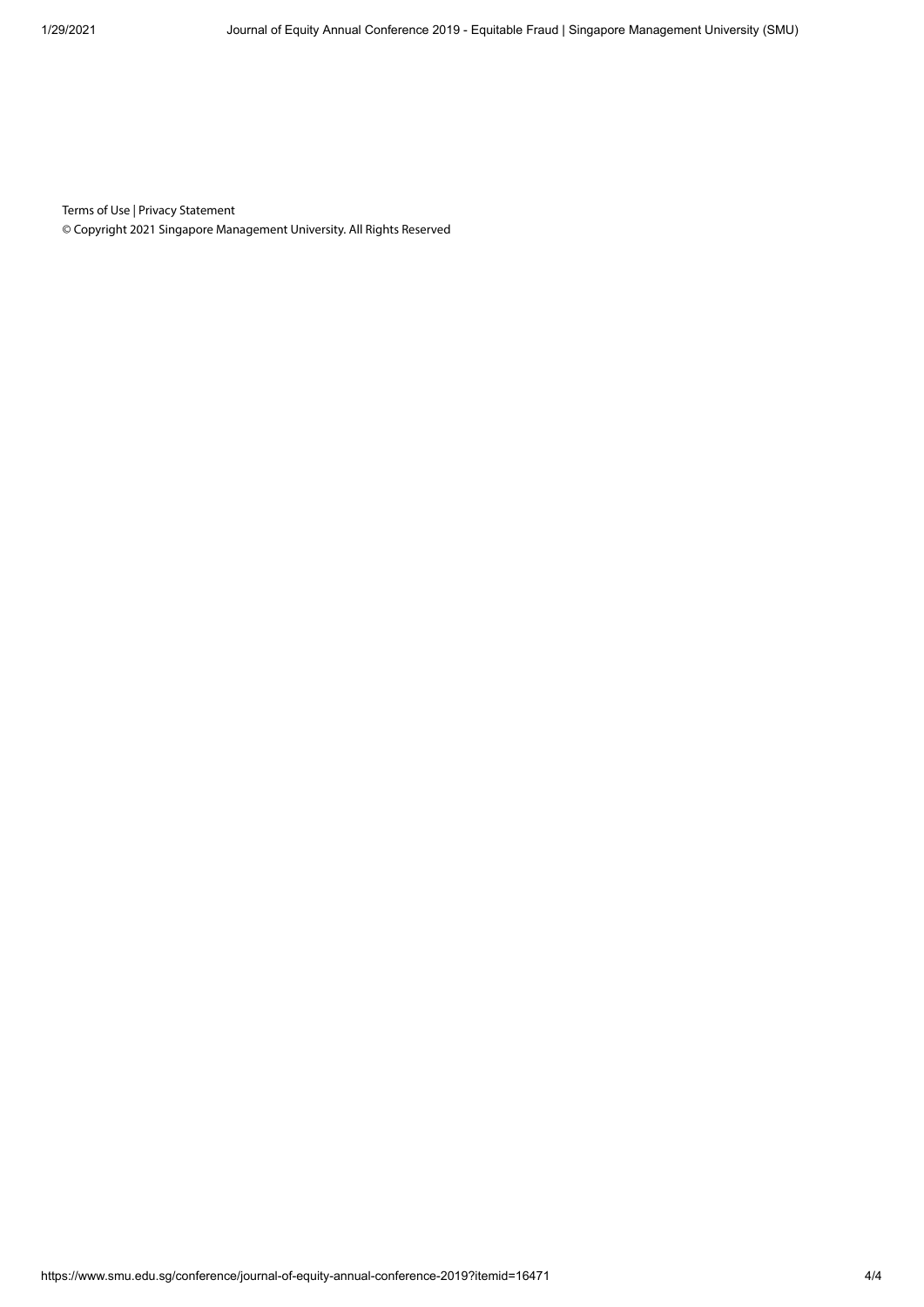

Registration

Registration is closed.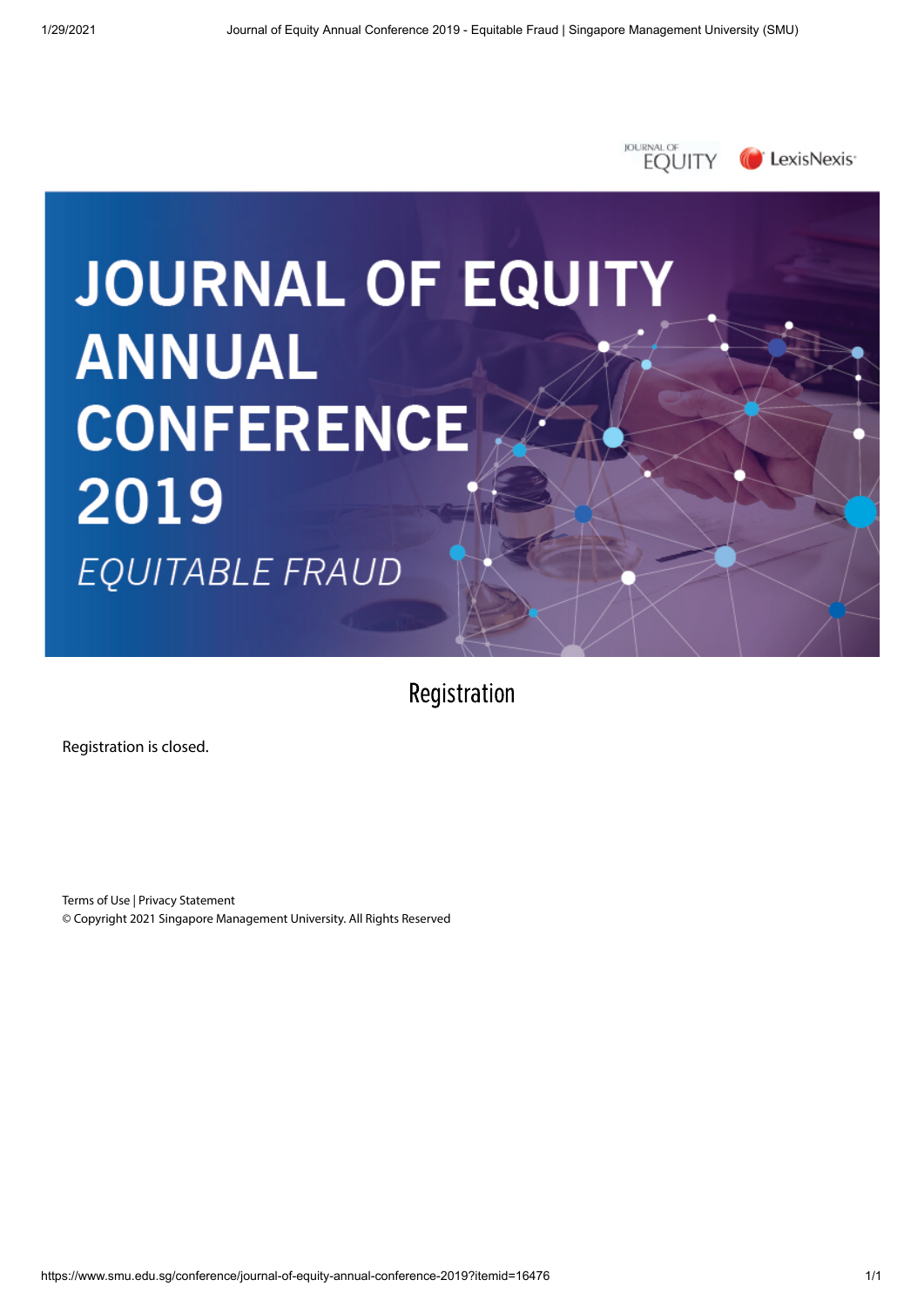

Location Map

#### **Address**

Singapore Management University School of Law 55 Armenian Street Singapore 179943

SMU School of Law Carpark can be accessed via Fort Canning Link. If you are taking a taxi, you may alight before the entrance of the carpark.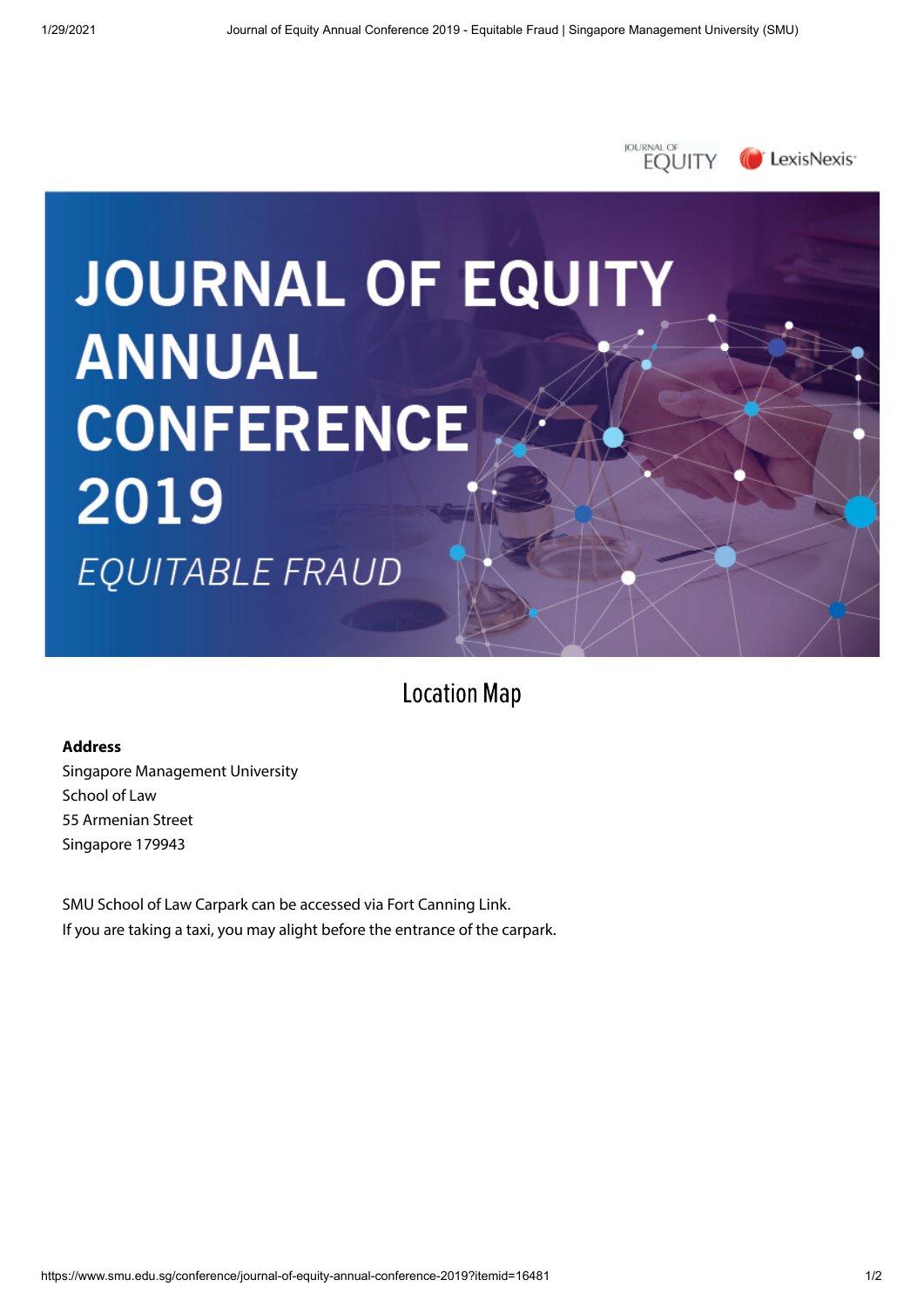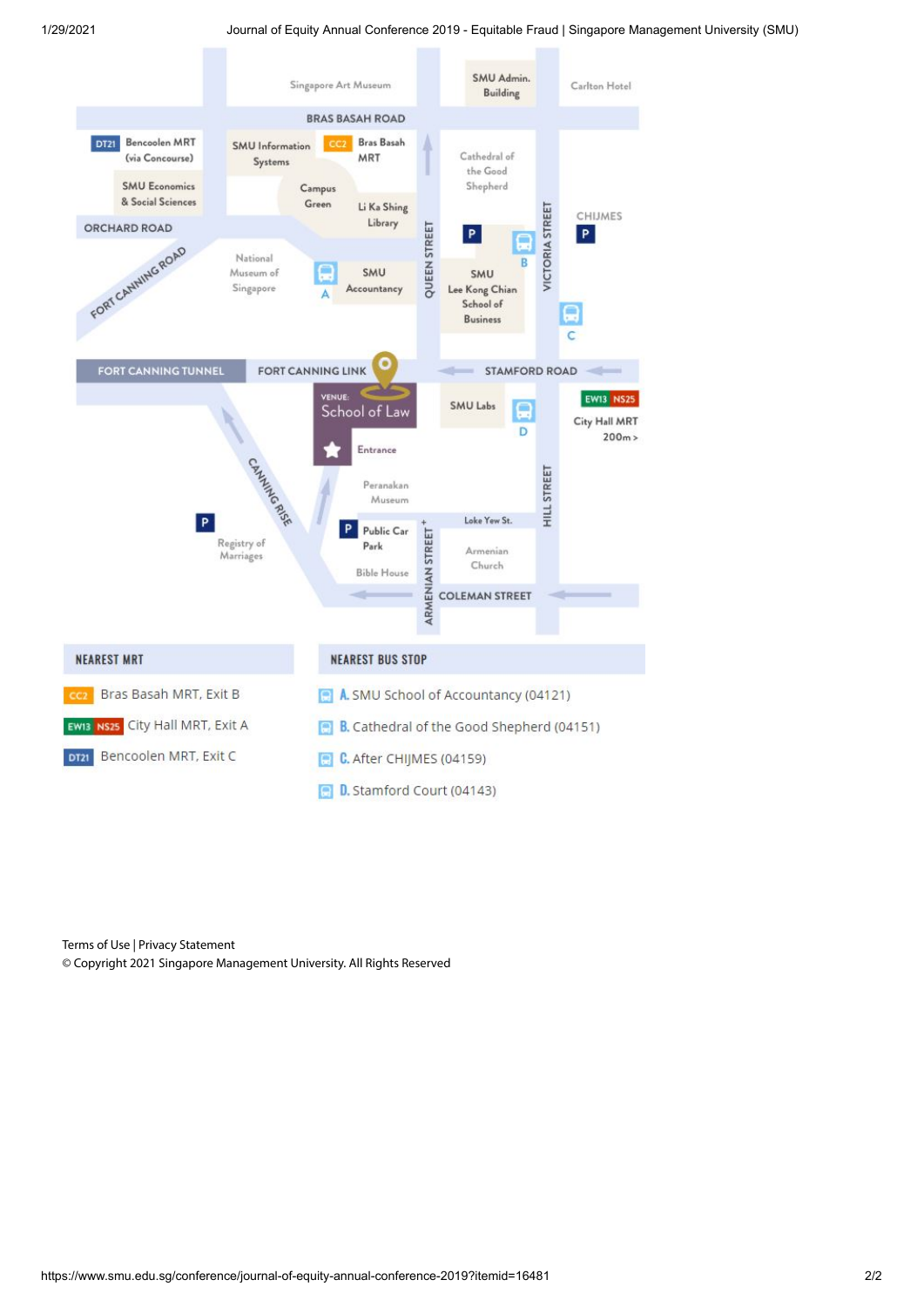

Contact Us

For enquiries, please contact Adeline Teo at **[cebcla@smu.edu.sg](mailto:cebcla@smu.edu.sg)**

Centre for Cross-Border Commercial Law in Asia School of Law 55 Armenian Street Singapore 179943